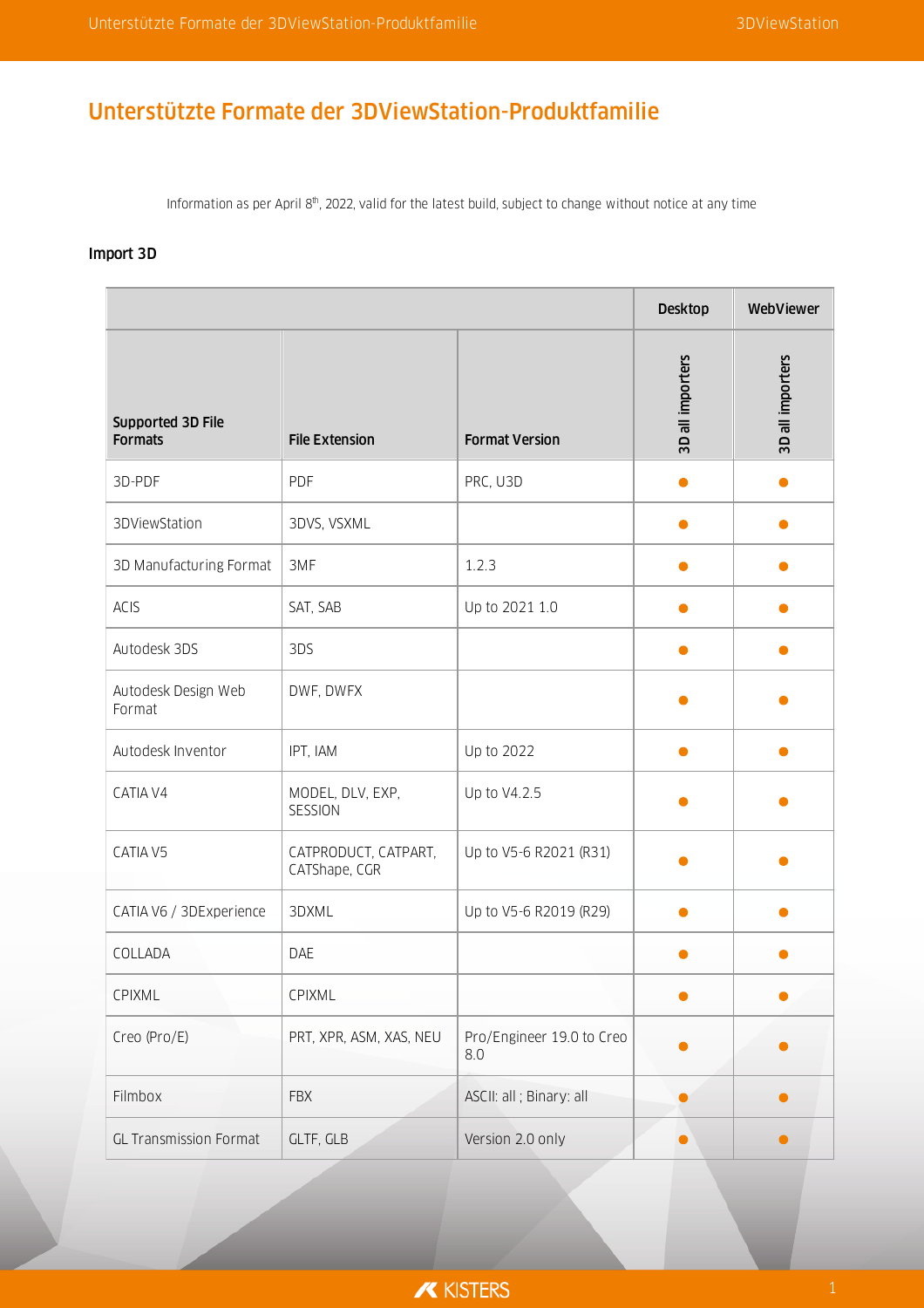|                                             |                       |                                    | <b>Desktop</b>   | WebViewer        |
|---------------------------------------------|-----------------------|------------------------------------|------------------|------------------|
| Supported 3D File<br><b>Formats</b>         | <b>File Extension</b> | <b>Format Version</b>              | 3D all importers | 3D all importers |
| I-deas                                      | MF1, ARC, UNV, PKG    | Up to 13.x (NX 5), NX I-<br>deas 6 |                  |                  |
| IGES                                        | IGS, IGES             | 5.1, 5.2, 5.3                      |                  |                  |
| Industry Foundation<br>Classes              | <b>IFC</b>            | IFC 2x2, 2x3, 2x4                  |                  |                  |
| <b>JTOpen</b>                               | JT                    | Up to 10.5                         | ●                |                  |
| LIDAR Point Cloud Data<br>File <sup>1</sup> | E57                   |                                    |                  |                  |
| MineCraft <sup>2</sup>                      | <b>NBT</b>            |                                    |                  |                  |
| NX (Unigraphics)                            | PRT                   | UG v11.0 to v2007                  |                  |                  |
| Parasolid                                   | $X_T, X_B$            | Up to v34.0                        |                  |                  |
| PLMXML                                      | PLMXML                |                                    |                  |                  |
| PRC                                         | <b>PRC</b>            |                                    |                  |                  |
| Autodesk Revit                              | RVT, RFA              | 2015 to 2021                       |                  |                  |
| Rhino3D                                     | 3DM                   | $4 - 7$                            |                  |                  |
| Solid Edge                                  | ASM, PAR, PWD, PSM    | V19 - 20, ST - ST10, 2022          |                  |                  |
| SolidWorks                                  | SLDASM, SLDPRT        | From 97 up to 2022                 | $\bullet$        | D                |
| STEP Exchange                               | STP, STEP, STPZ       | AP 203 E1/E2, AP 214, AP<br>242    |                  |                  |
| STEP/XML                                    | STPX, STPXZ           |                                    |                  |                  |
| Stereo Lithography                          | STL                   |                                    |                  |                  |
| Universal 3D                                | U3D                   | ECMA-363 (1-3. edition)            |                  |                  |
| VDA-FS                                      | VDA                   | V1.0, V2.0                         |                  |                  |
| <b>VRML</b>                                 | WRL, VRML             | V1.0, V2.0                         |                  | $\bullet$        |

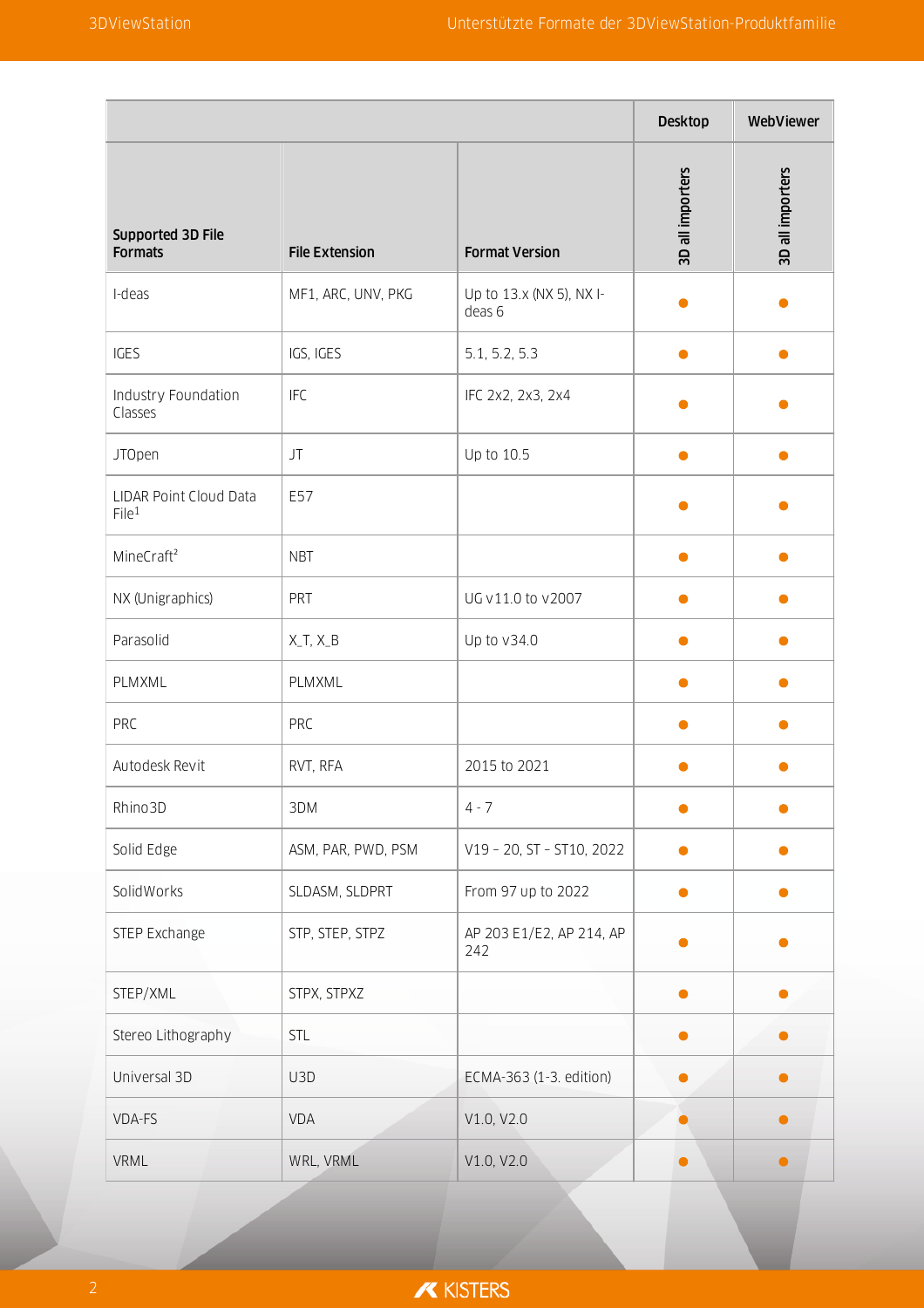|                                     |                       |                       | <b>Desktop</b>            | WebViewer        |
|-------------------------------------|-----------------------|-----------------------|---------------------------|------------------|
| Supported 3D File<br><b>Formats</b> | <b>File Extension</b> | <b>Format Version</b> | rters<br>impor<br>등<br>GS | 3D all importers |
| Wavefront OBJ                       | OBJ                   |                       |                           |                  |

<sup>1</sup> Provided on "As is" basis: KISTERS will neither support nor maintain these importers/exporters. Might be dropped at any time without notice. Includes also i.e. CADDS, Calcomp, KMZ, Lattice XVL, Photoshop (Preview), OneSpace Designer (M16, 2008).

² Only NBT files, which were created with 3DViewStation

#### Import 2D

|                                        |                       |                        | <b>Desktop</b> |             | WebViewer        |             |                  |
|----------------------------------------|-----------------------|------------------------|----------------|-------------|------------------|-------------|------------------|
| Supported 2D File<br><b>Formats</b>    | <b>File Extension</b> | <b>Format Version</b>  | 2D basic       | 2D advanced | 3D all importers | 2D advanced | 3D all importers |
| 2D-PDF                                 | PDF                   |                        | $\bullet$      |             | $\bullet$        |             |                  |
| Autodesk Design Web<br>Format          | <b>DWF</b>            |                        |                |             |                  |             |                  |
| Autodesk Drawing                       | <b>DWG</b>            | Up to AC1027           | $\bullet$      |             | $\bullet$        |             |                  |
| Autodesk<br>Drawing<br>Exchange Format | <b>DXF</b>            |                        |                |             | Ο                |             |                  |
| CALS                                   | MIL                   |                        |                |             | ●                |             |                  |
| Catia V4 Drawing                       | MODEL, DLV, EXP       | 4.15 to 4.24           |                | $\bullet$   |                  | $\bullet$   |                  |
| Catia V5 Drawing                       | CATDrawing            | R10 to R32 (V5-6R2022) |                | ●           |                  | ●           |                  |
| Catia V6 Drawing                       | 3DXML                 | R2010x to R2021x       |                |             |                  |             |                  |
| Computer<br>Graphics<br>Metafile       | CGM                   |                        |                |             |                  |             |                  |
| Creo / ProE Drawing                    | <b>DRW</b>            | ProE 2000i to Creo 8.0 |                | Ο           |                  |             |                  |
| Gerber                                 | <b>GER</b>            |                        |                |             |                  |             |                  |

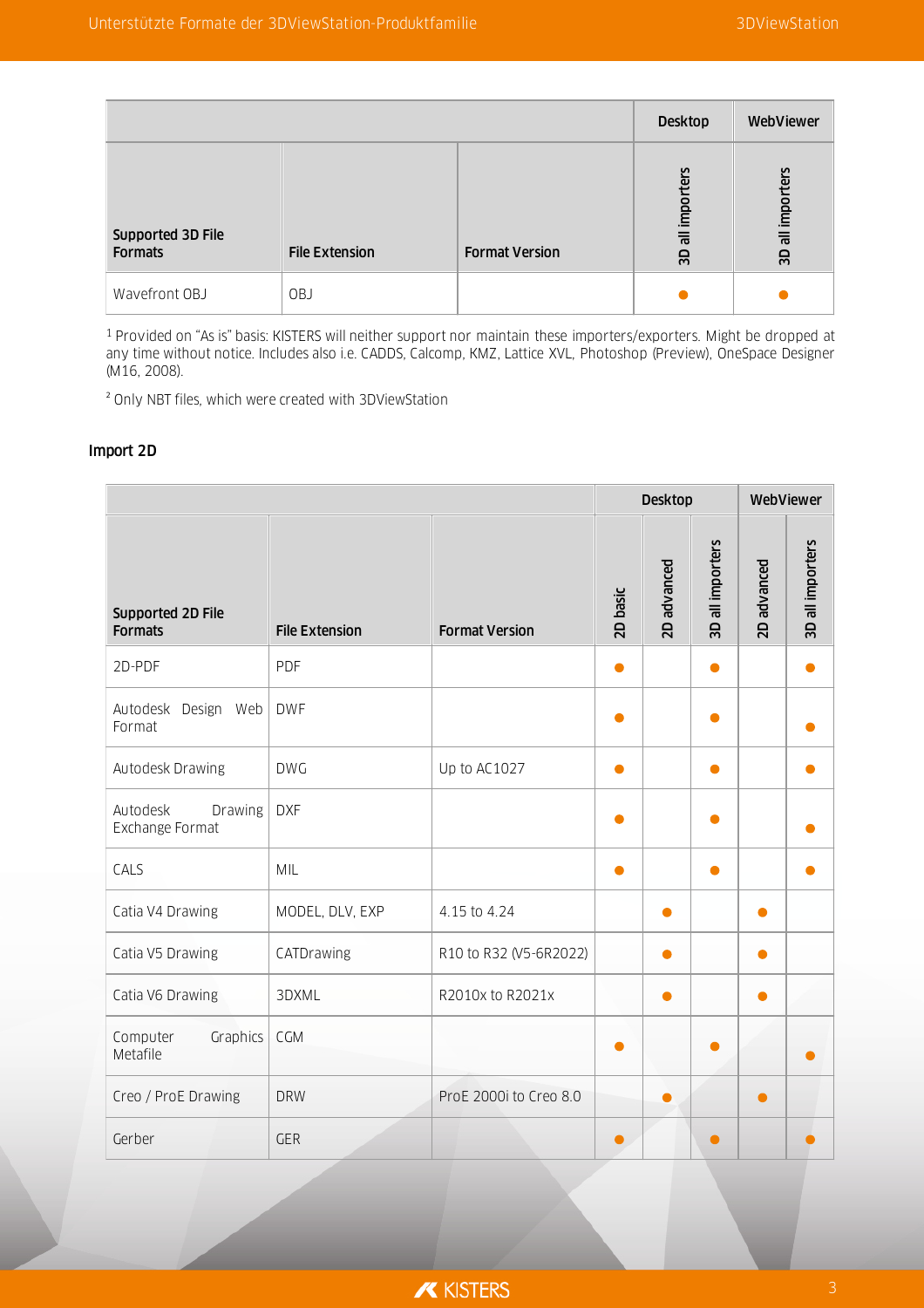|                                     |                       |                                    | Desktop   |             | WebViewer        |             |                  |
|-------------------------------------|-----------------------|------------------------------------|-----------|-------------|------------------|-------------|------------------|
| Supported 2D File<br><b>Formats</b> | <b>File Extension</b> | <b>Format Version</b>              | 2D basic  | 2D advanced | 3D all importers | 2D advanced | 3D all importers |
| Graphics<br>Interchange<br>Format   | GIF                   |                                    | $\bullet$ |             | $\bullet$        |             |                  |
| <b>HPGL</b>                         | PLT                   |                                    | $\bullet$ |             | $\bullet$        |             |                  |
| HPGL/2                              | PLT                   |                                    | $\bullet$ |             | $\bullet$        |             |                  |
| <b>JPEG</b>                         | JPEG, JPG             |                                    |           |             |                  |             |                  |
| JPEG2000                            | JP <sub>2</sub>       |                                    | $\bullet$ |             | $\bullet$        |             |                  |
| Microsoft Excel                     | XLS, XLSX             |                                    | $\bullet$ |             | $\bullet$        |             |                  |
| Microsoft Powerpoint                | PPT, PPTX             |                                    | $\bullet$ |             | $\bullet$        |             |                  |
| Microsoft Word                      | DOC, DOCX             |                                    |           |             |                  |             |                  |
| MicroStation                        | <b>DGN</b>            |                                    | $\bullet$ |             | $\bullet$        |             |                  |
| NX Drawing                          | PRT                   | NX to NX 1872 Series<br>until 2015 |           | ●           |                  |             |                  |
| Open Office                         | ODG, ODP, ODS, ODT    |                                    | $\bullet$ |             | $\bullet$        |             |                  |
| Portable<br>Network<br>Graphics     | PNG                   |                                    | $\bullet$ |             |                  |             |                  |
| SolidEdge Drawings                  | DFT                   | ST1 to 2022                        |           | $\bullet$   |                  | $\bullet$   |                  |
| Solidworks Drawing                  | SLDDRW                | 2004 to 2022 (SP0)                 |           | $\bullet$   |                  | $\bullet$   |                  |
| Scalable Vector Graphics            | SVG                   |                                    | $\bullet$ |             | $\bullet$        |             |                  |
| Tagged<br>File<br>Image<br>Format   | TIF, TIFF             |                                    | $\bullet$ |             | O                |             |                  |
| Windows Bitmap                      | <b>BMP</b>            |                                    | $\bullet$ |             | 0                |             |                  |
| WebP                                | WEBP                  |                                    | $\bullet$ |             | 0                |             |                  |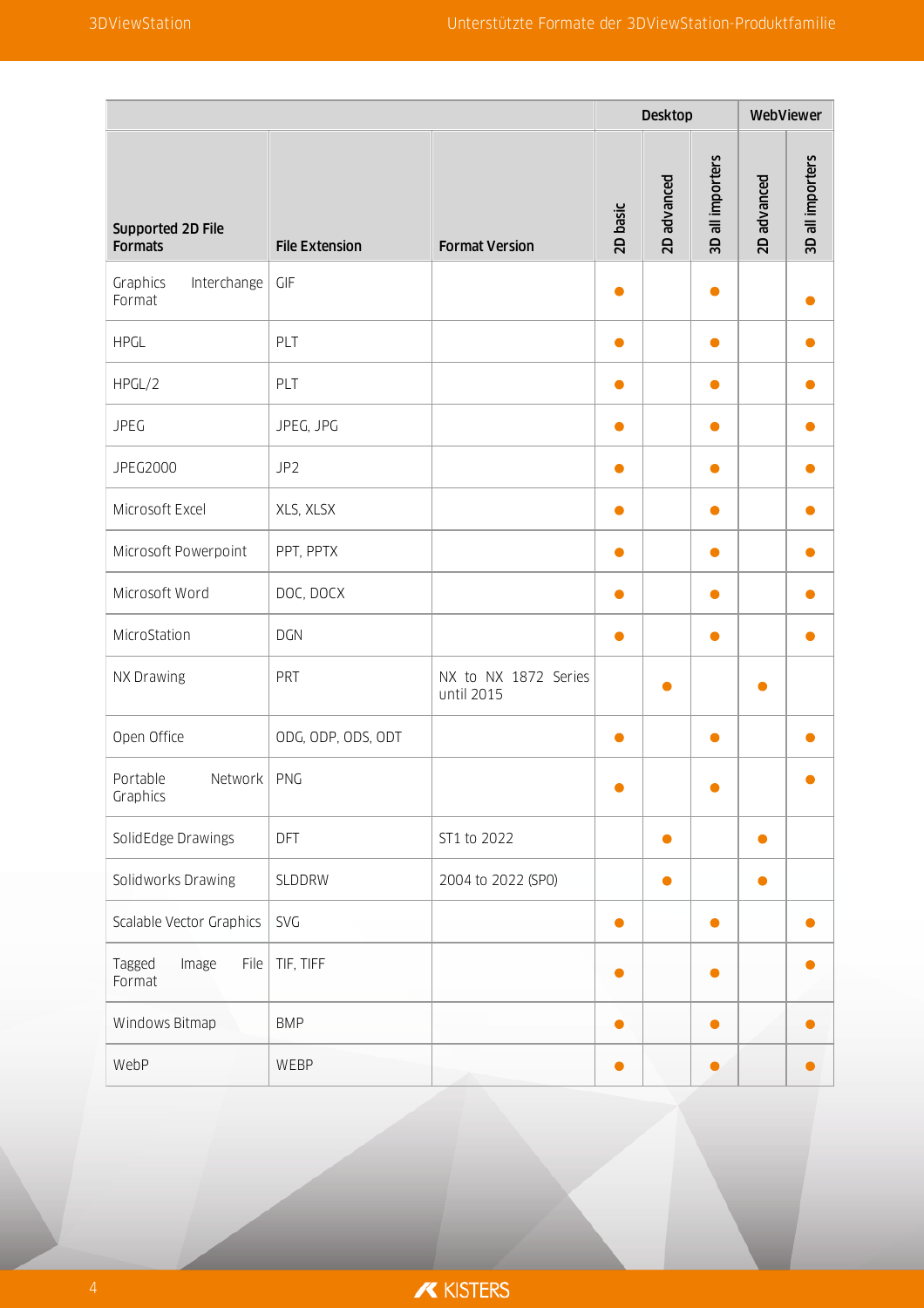## Export 3D

|                                             |                       |                                    |                  | <b>Desktop</b> | WebViewer        |           |  |
|---------------------------------------------|-----------------------|------------------------------------|------------------|----------------|------------------|-----------|--|
| Supported 3D File Formats                   | <b>File Extension</b> | <b>Format Version</b>              | 3D all importers | 3D export      | 3D all importers | 3D export |  |
| 3D-PDF                                      | PDF                   | PRC                                |                  | 0              |                  |           |  |
| 3D Manufacturing Format                     | 3MF                   | 1.2.3                              |                  | $\bullet$      |                  | O         |  |
| 3DViewStation                               | 3DVS, VSXML           |                                    | Ο                |                | Ο                |           |  |
| ACIS                                        | SAT, SAB              | 5.0                                |                  | $\bullet$      |                  |           |  |
| Filmbox                                     | <b>FBX</b>            | Binary 7.5                         |                  | $\bullet$      |                  |           |  |
| <b>GL Transmission Format</b>               | GLTF, GLB             | Version 2.0                        |                  | $\bullet$      |                  |           |  |
| Industry Foundation<br>Classes <sup>1</sup> | <b>IFC</b>            |                                    |                  | $\bullet$      |                  |           |  |
| IGES                                        | IGS, IGES             | 5.1                                |                  | $\bullet$      |                  |           |  |
| <b>JTOpen</b>                               | JT                    | 8.1, 9.5, 10.0                     |                  | $\bullet$      |                  |           |  |
| MineCraft <sup>1</sup>                      | <b>NBT</b>            |                                    | $\bullet$        | $\bullet$      | $\bullet$        | O         |  |
| Parasolid                                   | $X_T$                 | 12.1                               |                  | Ο              |                  |           |  |
| PRC                                         | PRC                   |                                    |                  | $\bullet$      |                  | 0         |  |
| STEP Exchange                               | STP, STEP             | AP 203 E2, AP 214 E1, AP<br>242 E1 |                  | $\bullet$      |                  |           |  |
| Stereo Lithography                          | STL                   |                                    |                  | $\bullet$      |                  | 0         |  |
| Universal 3D                                | U3D                   | ECMA-363 (1st and 3rd<br>editions) |                  |                |                  |           |  |
| VRML                                        | WRL, VRML             | V2.0                               |                  | $\bullet$      |                  |           |  |
| Wavefront OBJ                               | OBJ                   |                                    |                  | $\bullet$      |                  |           |  |

<sup>1</sup> Provided on "As is" basis: KISTERS will neither support nor maintain these importers/exporters. Might be dropped at any time without notice. Includes also i.e. CADDS, Calcomp, KMZ, Lattice XVL, Photoshop (Preview), OneSpace Designer (M16, 2008).